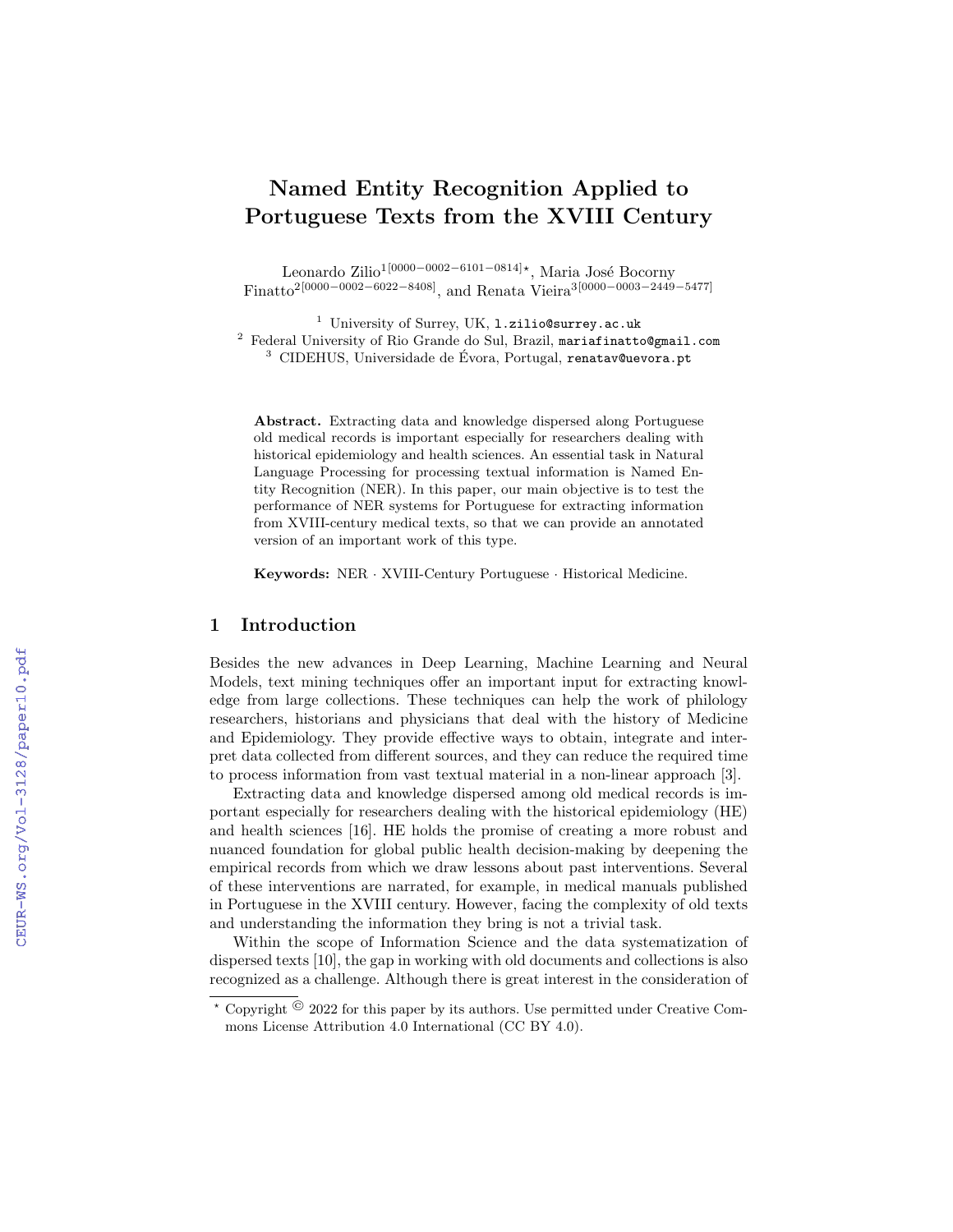2 L. Zilio et al.

temporal aspects associated with Information Retrieval (IR), Schiel [10] states that he had not found any work focused on determining the temporal context of a concept and its correlations according to the system of the time involved or even relating it to the frameworks of current knowledge.

To process and represent this kind of textual information, an essential task in Natural Language Processing (NLP) is Named Entity Recognition (NER). It corresponds to the recognition and categorization of entities mentioned in a text sample or corpus. Examples of named entities are proper names, events, places, temporal and quantitative data, etc. These extracted entities can then be further mapped to a knowledge base (KB), in special a Digital Humanities KB (DHKB) [2]. These DHKBs allow for the identification and combination of existing knowledge about historical facts from different sources.

In this paper, our main objective is to identify a NER system for Portuguese that would work for extracting information from XVIII-century medical texts<sup>4</sup>. To this end, we first create a gold standard based on modernized transcriptions of three text samples and then evaluate the systems' named entity (NE) extraction against this gold standard. As a second step, we contrast the systems' NE extraction performed on the modernized transcriptions against their own NE extraction from non-modernized transcriptions, which present different spelling and syntax. After evaluating the best NER system based on these two experiments, our next objective is to conduct a full NE extraction from an XVIII-century medical corpus.

The remainder of this paper is divided as follows: Section 2 presents previous studies related to NER and old texts; Section 3 describes the corpora, the gold standard, and the three NER systems that we used, while also explaining the procedures for two experiments; Section 4 contains the results of the experiments, presenting a quantitative and qualitative analysis; finally, in Section 5, we recap the main contributions of this paper and discuss future research.

# 2 Related Work

Quaresma & Finatto [7] developed a set of initial experiments involving NER using the medical Spanish handbook Observaciones de Curvo, written by Francisco Suarez de Ribera in 1735, which is based on the 1707 Portuguese Curvo Semedo's work Observações medicas doutrinaes de cem casos gravissimos. The processing steps were done by applying NLP tools without any human intervention: from the OCR output to the creation of an ontology. Considering a sample of 10% of the extracted NEs, the authors identified a precision of 21% for locations, 22% for persons, and 5% for events. The authors also report that most of the errors occurred because of the low quality of the OCR result.

Regarding previous work on NER applied to old Portuguese, we have the work done with the Parish Memories. A digital version of these manually tran-

<sup>4</sup> An ongoing corpus composed of medical manuals is available on the Historical Terminology section of the Textecc project http://www.ufrgs.br/textecc/ terminologia/.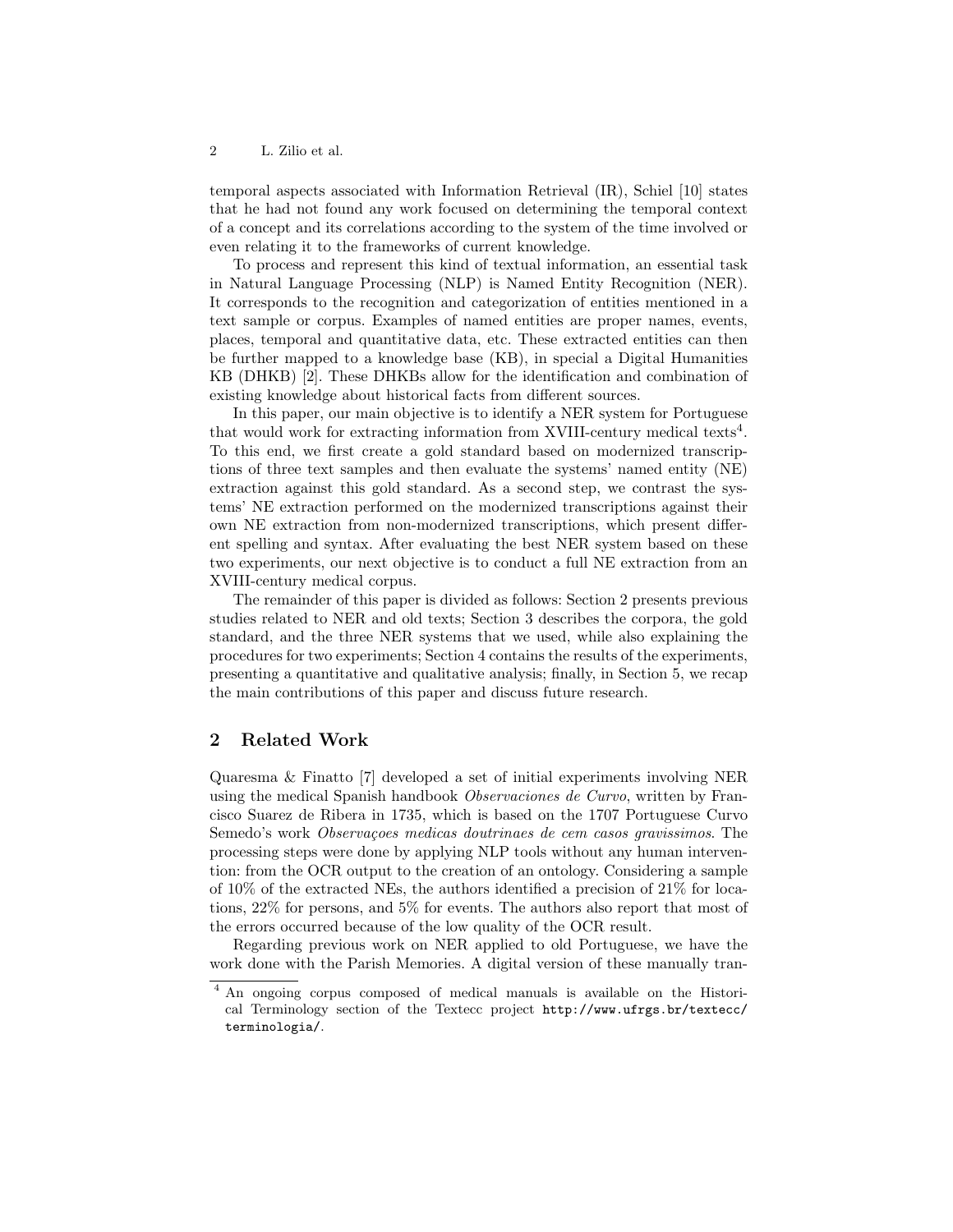scribed texts is freely available through the CIDEHUS Digital Portal<sup>5</sup>. From this collection a named entity dataset was automatically built using machine learning and language models [9]. The initial entity categories considered were person, location, and organization. This resource was made available to the community, where texts are given with their respective lists of named entities [15]. It was based on a completely automated process, with reported accuracy measures about 50%, where no new training was performed.

There are studies involving NER in other historical languages. Hubková et al. [4] present a study for NER in a Czech historical corpus. They developed a new annotated dataset for historical NER, composed of historical newspapers, and conducted experiments using recurrent neural networks, achieving performance around 70%. For medieval French, Aguilar and Stutzmann [1] present a corpus and trained a new system for legal documents of the XIII and XIV centuries. Their performance measures are around 90%.

# 3 Methodology

In this section, we describe our corpus. We then go through the process of creating a gold standard from a manual annotation of NEs, we describe the process of using off-the-shelf NLP tools to recognize NEs, and finally we explain our evaluation approach.

## 3.1 Corpus

In order to test NER in a broader set of historical texts, we collected three Portuguese text samples from the same period, written by different authors, from different domains, and using a different writing style.

The first sample is from a medical handbook written by João Curvo Semedo  $(1635-1719)$ , a Portuguese physician from Monforte, in 1707: Observaceens medicas doutrinaes de cem casos gravissimos [11]. This handbook presents observations made by Semedo related to diagnosis and treatment of a hundred severe cases. It contains rich information about the medical terminology existing at that time, including names for treatments and diseases. Here is an extract from Semedo's handbook which preserves the original spelling:

## OBSERVAÇAM XLV.

De hum mercador , a quem repentinamente assaltou huma dor de colica taõ intoleravel, que estando na fé sacramental para commungar, o naõ pode fazer ; e sendo eu chamado , conheci dos grandissimos ardores ; e continuos desejos de ourinar , e vomitar , das picadas da bexiga , e do adormecimento da perna direita , que a tal dor era nephritica ; para cujo remedio appliquei hum vomitorio de tres onças de agua benedicta vigorada , e tres ajudas feitas de cozimento de rim de vacca , [...]

<sup>5</sup> http://www.cidehusdigital.uevora.pt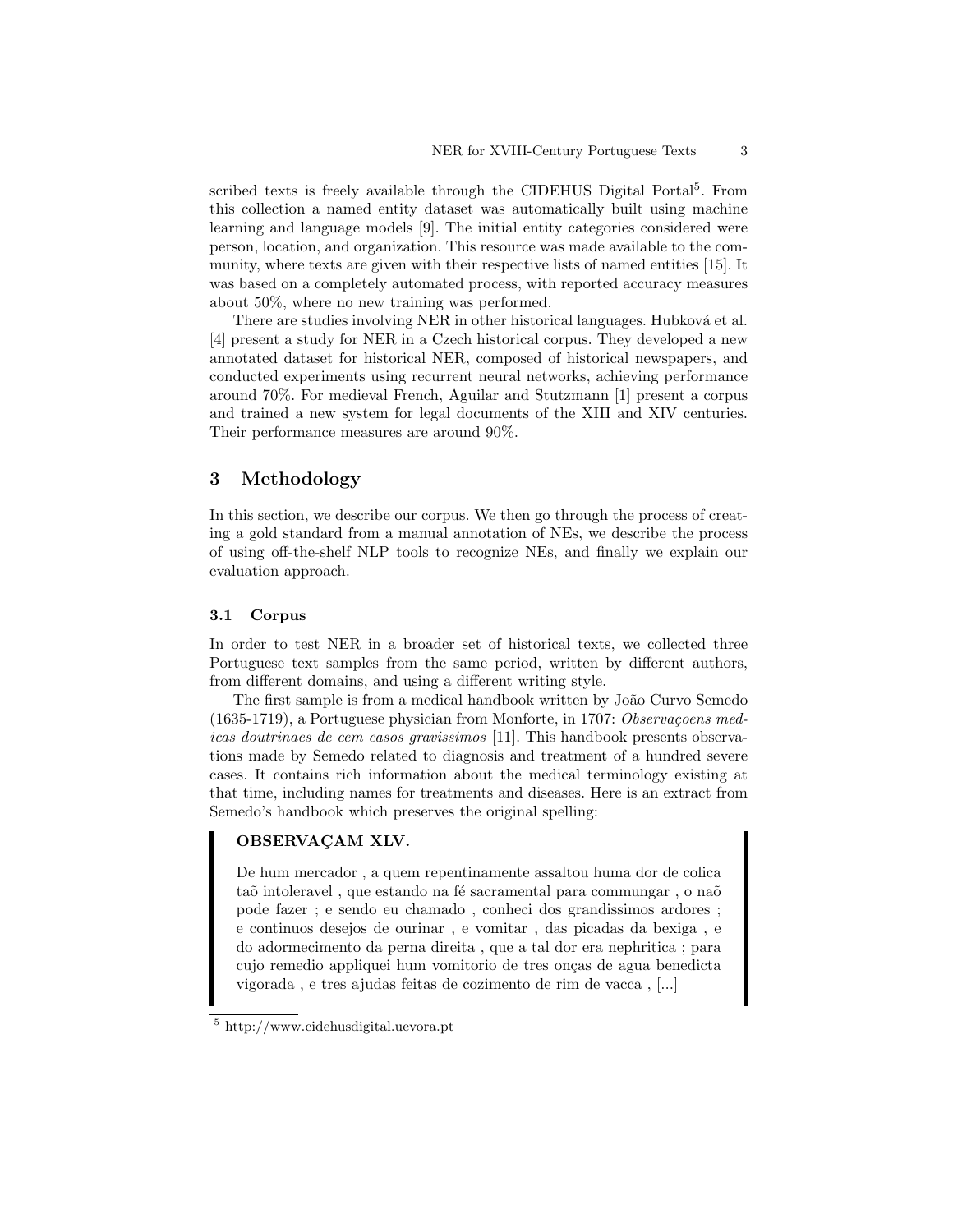4 L. Zilio et al.

The second text sample come from the Gazetas Manuscritas da Biblioteca Pública de Évora<sup>6</sup> [5] and from the Sermons written by Fr. Vieira. The Gazetas is a large corpus of journalistic texts from the XVIII century<sup>7</sup>. The excerpt below contains a transcription that used modernized spelling:

## Diário de 23 de agosto de 1729

Pelas cartas de Vasco Fernandes César, se soube a notícia, que aqui todos ignoravam, de que El-rei o tinhafeito Conde de Sabugosa vila junto a Viseu de que não sabemos se lhe desse senhorio.

Chegou Rodrigo César, gordo, mas não cheio, mostrou grande desinteresse; as minas que descobriu temgrande quantidade de ouro, e se achou um grão de meia arroba, porém é mau o clima, [...]

Fr. Antônio Vieira (1608-1697) was born in Portugal, and his works are known to this day for the complexity of the text and the sophistication of the argumentation. One collection of his sermons is partially available — in a transcribed version — at the Tycho Brahe Corpus [12]. Here is an excerpt from the beginning of the sermon that we used in this study, in a partially modernized spelling:

## SERMAO | da | Primeira Dominga do Advento

Prégado na Capella Real, no Anno de 1652 | Amen dico vobis, non praeteribit | generatio haec donec omnia fiant. | Lucas, XXI | I Muitas coisas sabemos deste grande dia, todas grandes e temerosas, e duas só ignoramos. Sabemos que antes do dia do Juízo, o sol, que soía fazer o dia, se há-de escurecer e esconder totalmente com o mais horrendo e assombroso eclipse que nunca viram os mortaes. [...]

These three text samples have approximately the same size (around 2000 words). We used both modernized and non-modernized transcriptions as basis for this study.

We also have 90 transcribed observations available out of the 101 total observations present in Semedo's medical handbook, and we use this corpus for extracting NEs at the end of this study.

## 3.2 Gold standard

The first step for testing how NER tools perform in historical texts was to create a gold standard using our existing samples. The gold standard was generated using the modernized versions of our three text samples. Two linguists, authors of this paper, annotated all samples independently and exhaustively.

<sup>6</sup> From now on just referred to as the Gazetas, for short.

<sup>7</sup> The extract used in this study comes from the period between 1729 and 1731.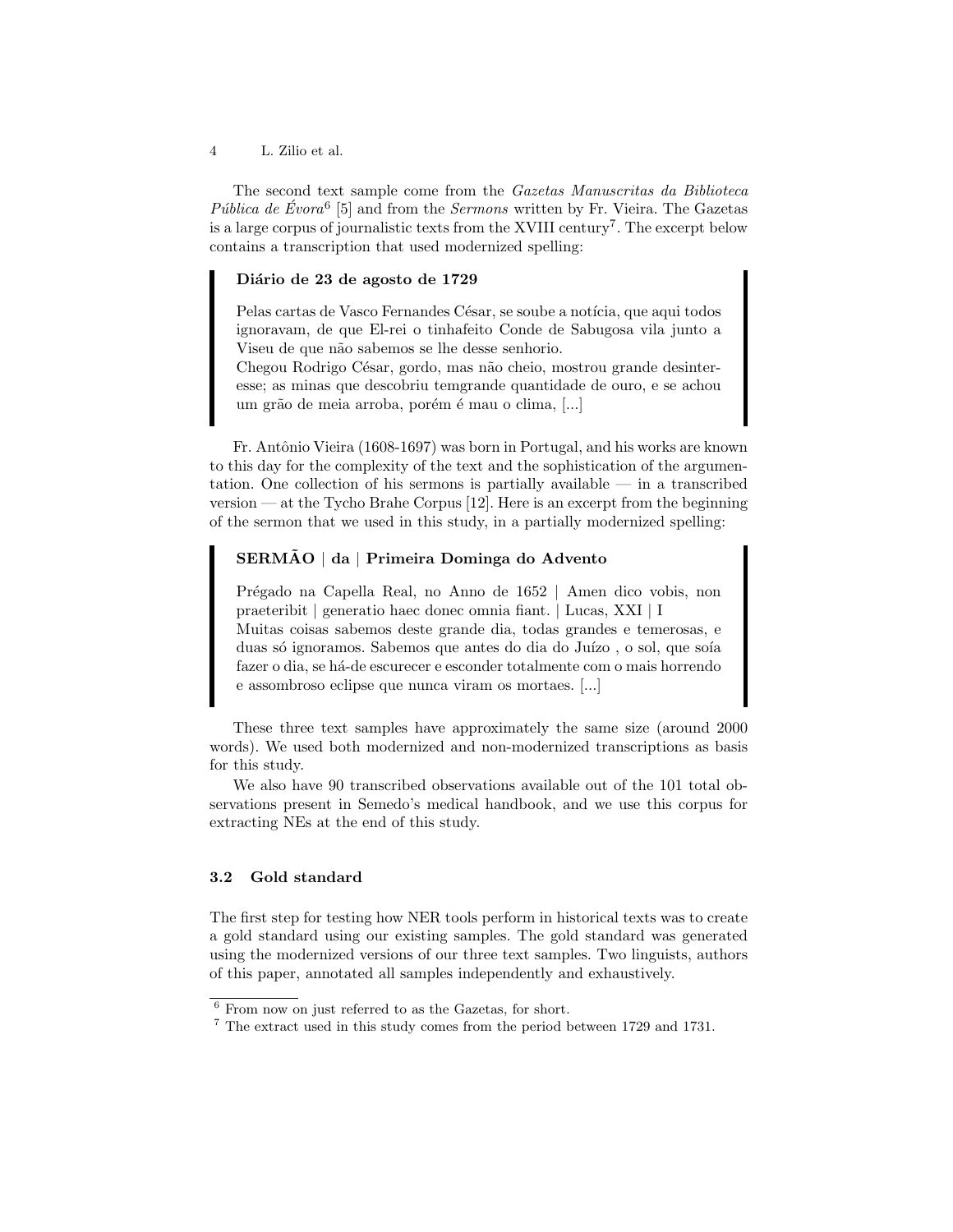| Tag                 | $\rm Freq $ | Examples                                                  |  |  |  |
|---------------------|-------------|-----------------------------------------------------------|--|--|--|
| <b>PERSON</b>       |             | 163 Conde de Sarzedas, Deus, Antonio Simões Lopo          |  |  |  |
| <b>LOCATION</b>     |             | 44 Lisboa, Espanha, Igreja de Santo Antônio da Sé         |  |  |  |
| <b>ORGANIZATION</b> |             | 5 Conselho da Fazenda, Santo Ofício, doze Apóstolos       |  |  |  |
| <b>TIME</b>         |             | 16 23 de agosto de 1729, Primavera, princípios de outubro |  |  |  |
| <b>WORK</b>         |             | 9 Diário de Lisboa, Polyanthea, Sagradas Escrituras       |  |  |  |
| <b>EVENT</b>        |             | 10 Dia do Juízo, Encarnação do Verbo                      |  |  |  |
| <b>VALUE</b>        |             | $4 8.000$ cruzados, dois mil cruzados                     |  |  |  |
| <b>OTHER</b>        |             | 11 arábios, Gentios, Providência Divina                   |  |  |  |

After the first round of annotation, we compared both lists and agreed upon the entries that would go into the gold standard. This final list has a total of 262 NEs. Table 1 shows the tags in the gold standard, along with a few examples<sup>8</sup>.

Table 1. NE tags frequency in the corpus and examples.

#### 3.3 Off-the-shelf NER tools

In this section, we briefly describe the three NER models that we used. Two pre-trained models were taken from  $spaCy's<sup>9</sup>$  NER libraries, and the third one is a BERT-CRF model trained for Portuguese.

The pre-trained NER models for Portuguese offered by spaCy come with different language model (LM) sizes. For this study, we selected both the large and small LMs (spaCy<sub>1g</sub> and spaCy<sub>1sm</sub>, respectively). These models were trained on the WikiNER annotation [6], which do not contain all tags present in our gold standard<sup>10</sup>. When contrasting the annotations of the spaCy models with our gold standard, we considered that EVENT, TIME, WORK, and VALUE instances recognized as MISCELLANEOUS were correct.

Souza et al. [13] trained a BERT-CRF model (i.e. a BERT-based embedding model associated with a Conditional Random Fields layer) based on BERTimbau [14], which is a BERT-based embeddings model for Portuguese. BERT-CRF used the HAREM corpus [8] for NER training. HAREM contains a series of NE tags: PERSON, LOCATION, ORGANIZATION, TIME, VALUE, ABSTRAC-TION, EVENT, THING, WORK, OTHER. When contrasting our gold standard with the extraction made with BERT-CRF, we evaluated ABSTRACTIONS and THINGS to OTHER.

#### 3.4 Evaluation approach

For the evaluation shown in the next section, we used a glossary of the NEs that considers only the surface form and frequency in each of the text samples. This

<sup>&</sup>lt;sup>8</sup> The complete list contains additional annotations with tags that were not taken into consideration in this study (e.g., MEASUREMENT, SYMPTOM. The complete annotation is available at

 $^9$  https://spacy.io/api/entityrecognizer https://github.com/uebelsetzer/NER\_for\_Portuguese\_XVIII-Century\_Texts/tree/main/gold

<sup>10</sup> SpaCy uses PERSON, LOCATION, ORGANIZATION and MISCELLANEOUS.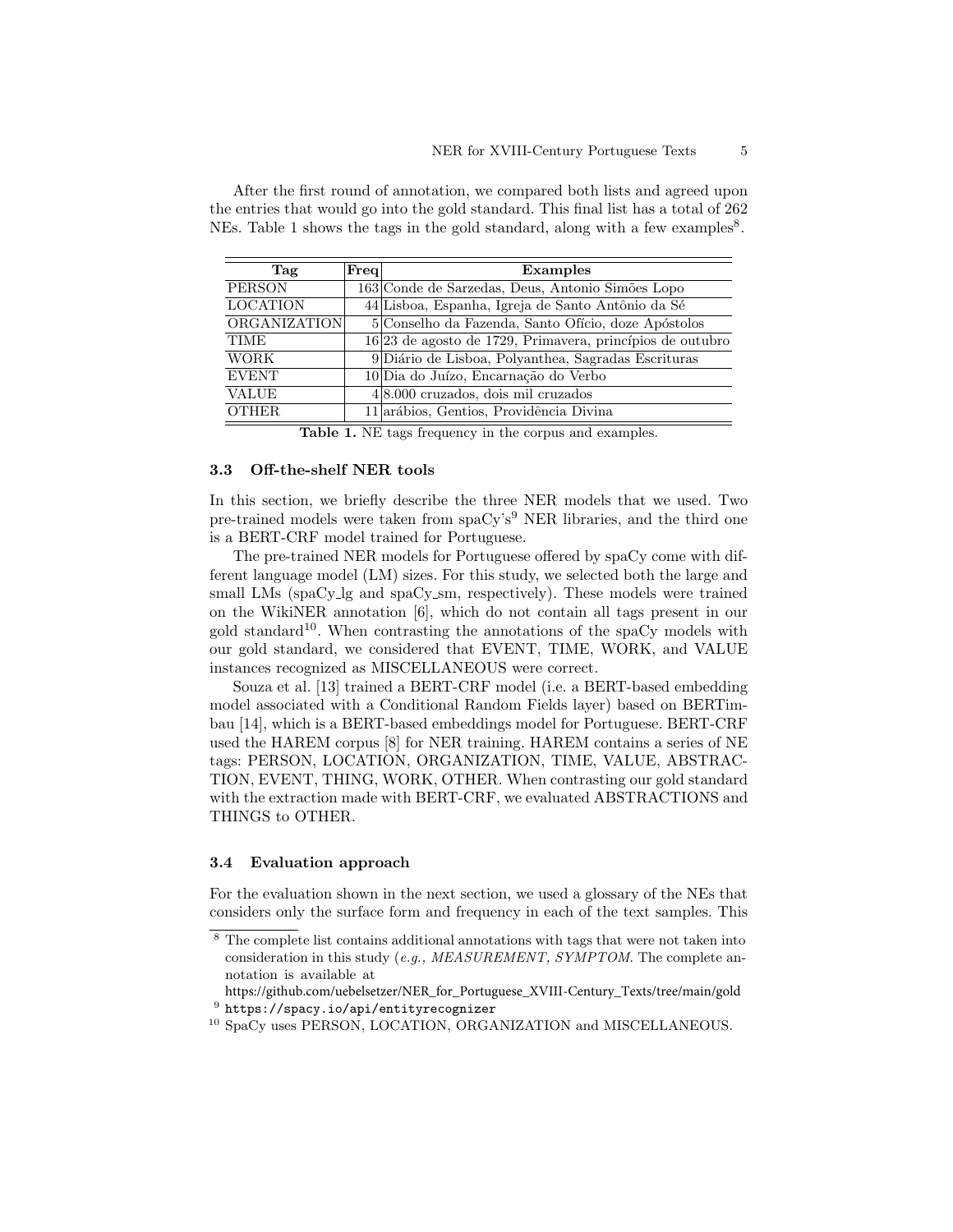6 L. Zilio et al.

means that we analyzed whether the systems were able to extract the correct NEs from the samples, without taking the source segments into consideration.

We first compared the systems' performance on the modernized versions of the samples against the gold standard. Then, as a second verification, we made an intra-system comparison between the extraction from the modernized and the non-modernized samples (see Section 3.1). Finally, we selected the best system to extract NEs from the larger corpus of Semedo's work.

## 4 Results

In this section we present the results of a quantitative and qualitative evaluation of the named entity recognition (NER) performed by the tools. At the end we describe the annotation of NEs based on the main corpus.

## 4.1 NER on modernized samples

Table 2 shows an overview of the results for each NER system. It presents details of the number of partial recognition (*i.e.*, the NE tag was correct, but either only part of the NE was extracted by the system or more tokens were considered as part of the NE — e.g., "Mahé do Samorim" instead of "praça Mahé do Samorim", or "Casa Antônio de Saldanha" instead of "Antônio de Saldanha") and the number of wrong tags annotated in the corpus  $(i.e.,$  the NE was correct, but the tag was wrong  $-e.g.,$  "Conde de Avintes" [Count of Avintes] was annotated as LOCATION). There is also a category for NEs that were both only partially recognized and had an incorrect tag. Finally, there are missing instances  $(i.e.,$  for when the system failed to identify an NE) and instances that were wrongly extracted (i.e., annotated instances that were not NEs).

|            |     | $\label{eq:correct}  \mathrm{Correct}  \mathrm{Missing}  \mathrm{Pt}^*  \mathrm{WT} \Big ^{\mathrm{Pt\ and}\, \mathrm{Wrong}}$ |    |     |    |
|------------|-----|--------------------------------------------------------------------------------------------------------------------------------|----|-----|----|
| Bert-CRF   | 194 |                                                                                                                                |    | 30  | 18 |
| $spaCy_lg$ | 166 | 27                                                                                                                             | 16 | 42' | 25 |
| spaCy_sm   | 139 | 23                                                                                                                             | 15 | 62  | 35 |

\* Some NEs from the gold standard were extracted as in two parts, so there might be extra instances in these categories.

Table 2. Results from the 3 systems contrasted against our gold standard. (Pt: partial match; WT: wrong tag.)

Looking at the annotations generated by each system, it becomes clear that BERT-CRF had a better precision for the annotation of NE tags. Some recurrent mistakes of this system were the annotation of locations as persons and also the annotation of any digit as a value. It also missed some values when the number was written in its expanded form  $(e.g., "150.000$  réis" was correctly recognized, but "um conto de réis" [1.000 réis] was not). Regarding both spaCy models, the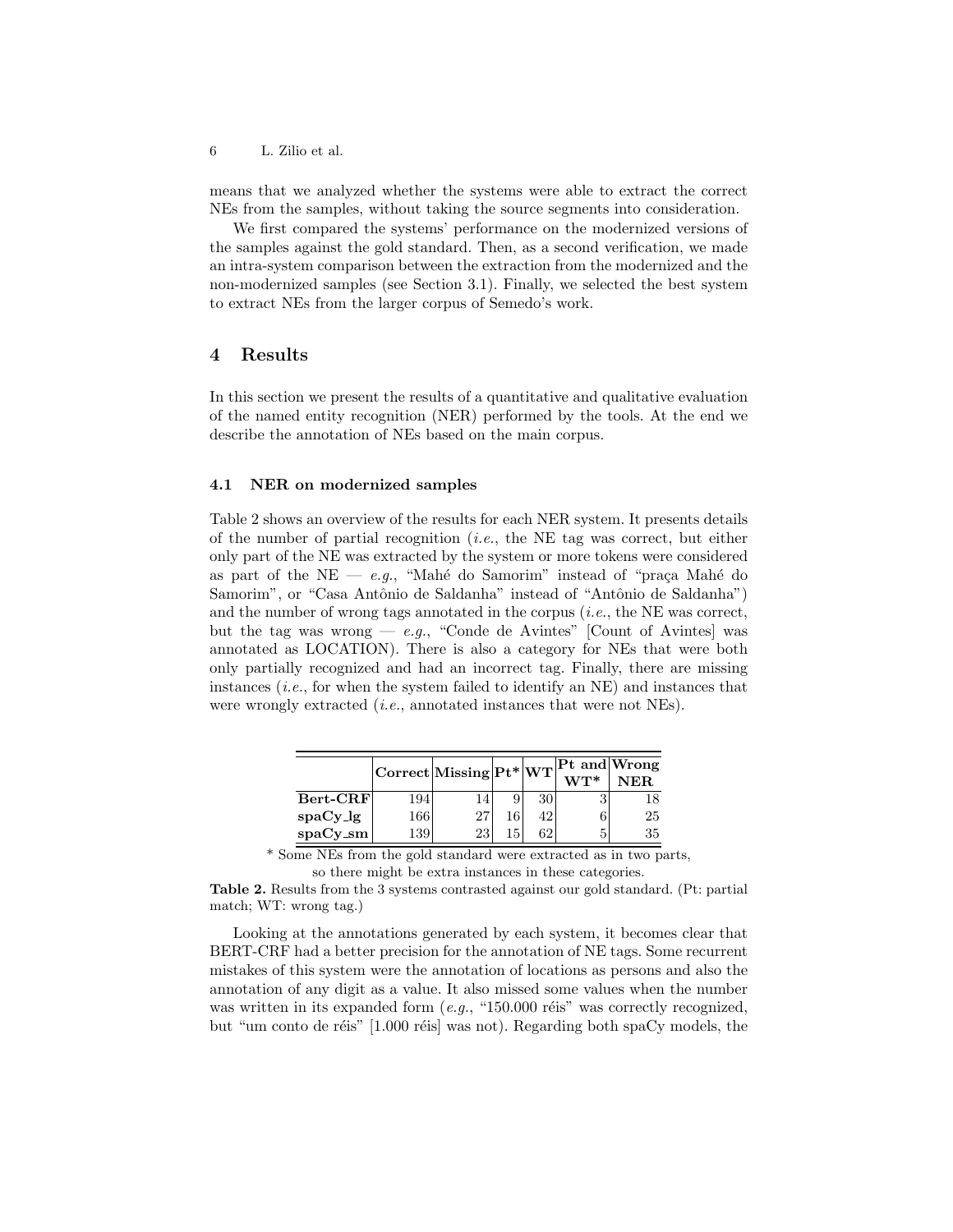main errors concentrate in the incorrect annotation of tokens as NE, and also in the annotation of persons as locations (the opposite of BERT-CRF model).

When looking at the annotations across the three text samples, it became clear that the sermon by Fr. Vieira was the most complex for the spaCy systems to properly tag the instances, as many persons were wrongly tagged (16 for spaCy lg and 20 for spaCy sm out of 39). However, it was Semedo's text the most complex in terms of proper recognition. The whole text had only 14 NEs in the gold standard, and BERT-CRF incorrectly identified 6 extra NEs, while spaCy lg got 14 extra NEs, and spaCy sm got 18 extra NEs, which is more than the number of correct NEs existing in the text. In the Gazetas, which had a total of 171 NEs, all systems worked fairly well, but BERT-CRF again showed the best performance, with 143 fully correct NEs, 14 wrong tags, and only 4 missing NEs. The spaCy lg model had 127 correctly annotated NEs, 17 wrong tags, and 14 missing annotations; while spaCy sm had the worst result, with 105 correct annotations and 42 wrong tags.

Another error that was common for the spaCy models (especially spaCy\_sm) was the tagging of extra tokens preceding or following a NE. When there was a capitalized word in the proximity, it was often considered as part of the NE, leading to the extraction of NEs such as "Batizou Francisco de Almada" [Baptized Francisco de Almada and "O Marquês de Marialya" [The Marquess of Marialva $]$ <sup>11</sup>. This was not a problem at all for BERT-CRF.

BERT-CRF had the best result when analyzing the extraction from a modernized version of the texts. However, since the process of modernizing these texts is similar to the process of a translation, it is unrealistic to expect all historical texts to be translated before applying a NER system to them. So we cannot use an NE extraction based on modernized versions as a parameter for old texts. As such, we still had to see how NER systems would work in a non-modernized version. This is what we explore in the next section.

#### 4.2 NER systems: modernized vs. non-modernized extraction

In this section, we describe the results of our intra-system comparison. This was done to check how the results differed when the sample text varied, and the non-modernized transcription was used for the extraction of NEs.

|                                                      | Full  | $Different \mid$ | Partial | $\bm{\mathrm{Extra}}$                                                                   | Missing            |  |
|------------------------------------------------------|-------|------------------|---------|-----------------------------------------------------------------------------------------|--------------------|--|
|                                                      | match | tag              | match   | instances                                                                               | $ {\rm instances}$ |  |
| <b>BERT-CRF</b> $ 221 (83.71\%) $                    |       |                  |         | $\left  \frac{24 (9.09\%)[13 (4.92\%)]}{6 (2.27\%)} \right $                            | 14                 |  |
| $spaCy_lg$                                           |       |                  |         | $\left 189\ (53.54\%) \right $ 32 (9.07%) $\left 24\ (6.80\%) \right $ 108 (30.59%)     | 15                 |  |
| $spaCv$ _sm                                          |       |                  |         | $\left 195\ (63.73\%)\right 45\ (14.71\%)\left 18\ (5.88\%)\right 48\ (15.69\%)\right $ | 17                 |  |
| Table 3. NER in modernized VS. non-modernized texts. |       |                  |         |                                                                                         |                    |  |

Table 3 shows how the systems compare among themselves when ran on modernized and on non-modernized versions of the same text. The percentages

 $11$  In the evaluation, these were considered as partial annotations.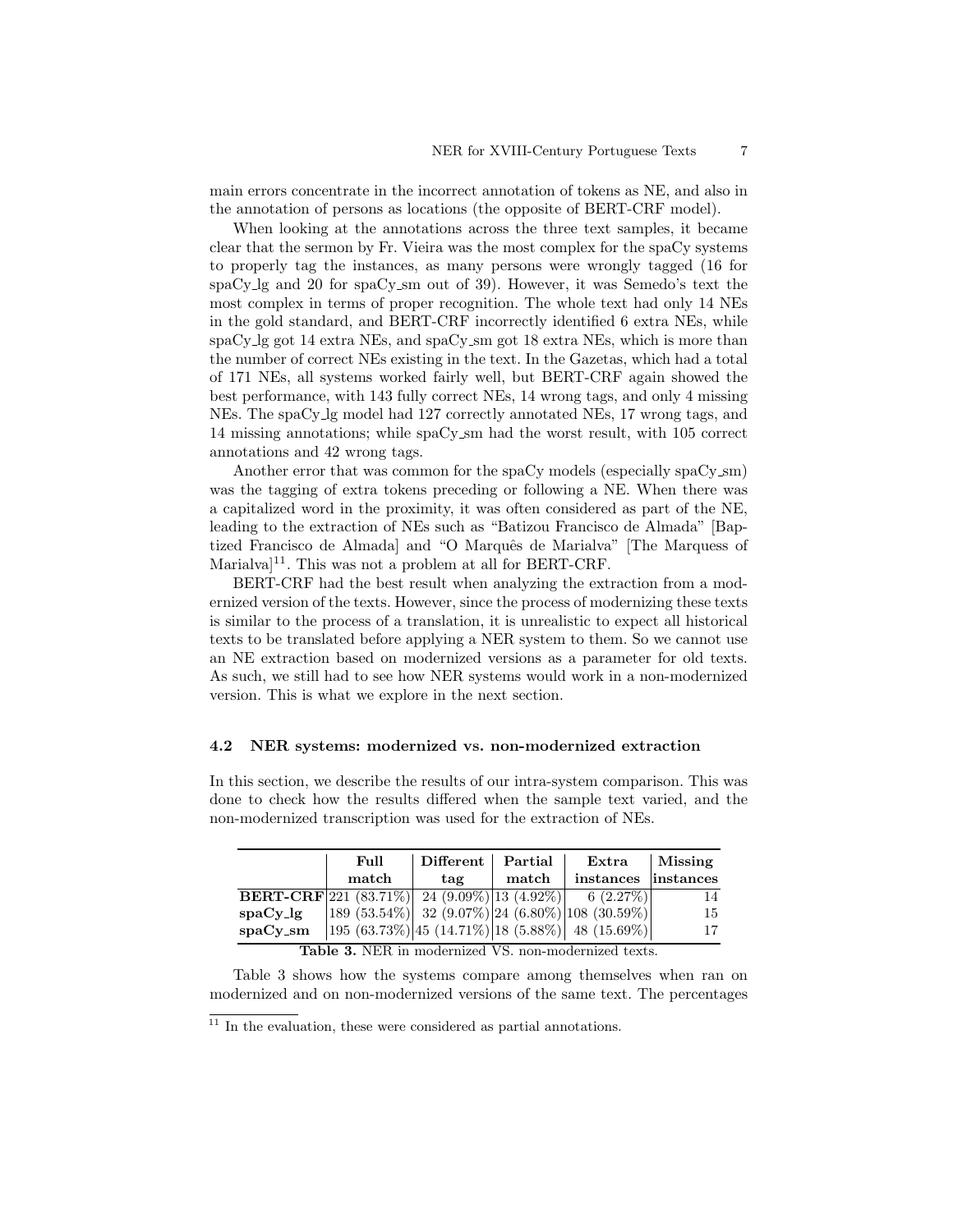in brackets are a direct comparison between the annotated NEs in the nonmodernized versions against the ones annotated in the modernized version (e.g. the 221 full-match instances were present in both BERT-CRF annotations with the same tag — albeit with different spellings — and they account for  $83.71\%$  of the annotations in the non modernized version). The missing annotation are the NEs in the modernized version that where not annotated in the non-modernized version. While here there was no judgment in terms of the extracted NEs themselves being correct or not, it was possible to see some interesting annotations. For instance, in the results from BERT-CRF, where the annotation of the nonmodernized version came up with a few more accurate results  $(e.g.$  "senhora Condessa da Atalaja D . Francisca" was a partial, and "senhora Condessa de Arcos" was not present in the annotation of the modernized text). For the spaCy models, however, we see that too many extra instances were added to the annotation, and many of these extra instances were wrong, while there was a larger number of missing instances.

#### 4.3 Annotation of Semedo's Work

From a qualitative point of view, the annotation on the non-modernized transcriptions was not as good as in the modernized versions, which was expected. In the non-modernized versions, there are spelling issues that introduce noise in the results. However, even in such adverse context, BERT-CRF annotations were still consistent, and it proved to be the most robust of the three models, as it was able to handle one of the main issues of working with old texts: the non-standard spelling.

Following our objective of retrieving information from historical medical texts, we automatically annotated NEs in Semedo's Observaçõens medicas doutrinaes de cem casos gravissimos [11]. The annotation contains the following distribution of tags (number of unique forms in brackets): ABSTRACTION: 335 (135); EVENT: 1 (1); LOCATION: 291 (184); ORGANIZATION: 31 (26); OTHER: 18 (13); PERSON 1326 (692); THING: 110 (54); TIME: 71 (62); VALUE: 293 (70); WORK: 30 (24); total:  $2506$   $(1261)^{12}$ .

# 5 Final Remarks

We compared the performance of three off-the-shelf NER systems in Portuguese texts written in the XVII and XVIII centuries. We collected three modernized text samples from that period, annotated them with NE tags to create a gold standard, and evaluated the extractions of the three systems against this gold standard. We also compared the extractions from the modernized versions of the samples against their non-modernized versions to see how much the differences in spelling and formatting would interfere with the systems' performance.

 $^{12}$  This annotation is readily available at

https://github.com/uebelsetzer/NER\_for\_ Portuguese\_XVIII-Century\_Texts .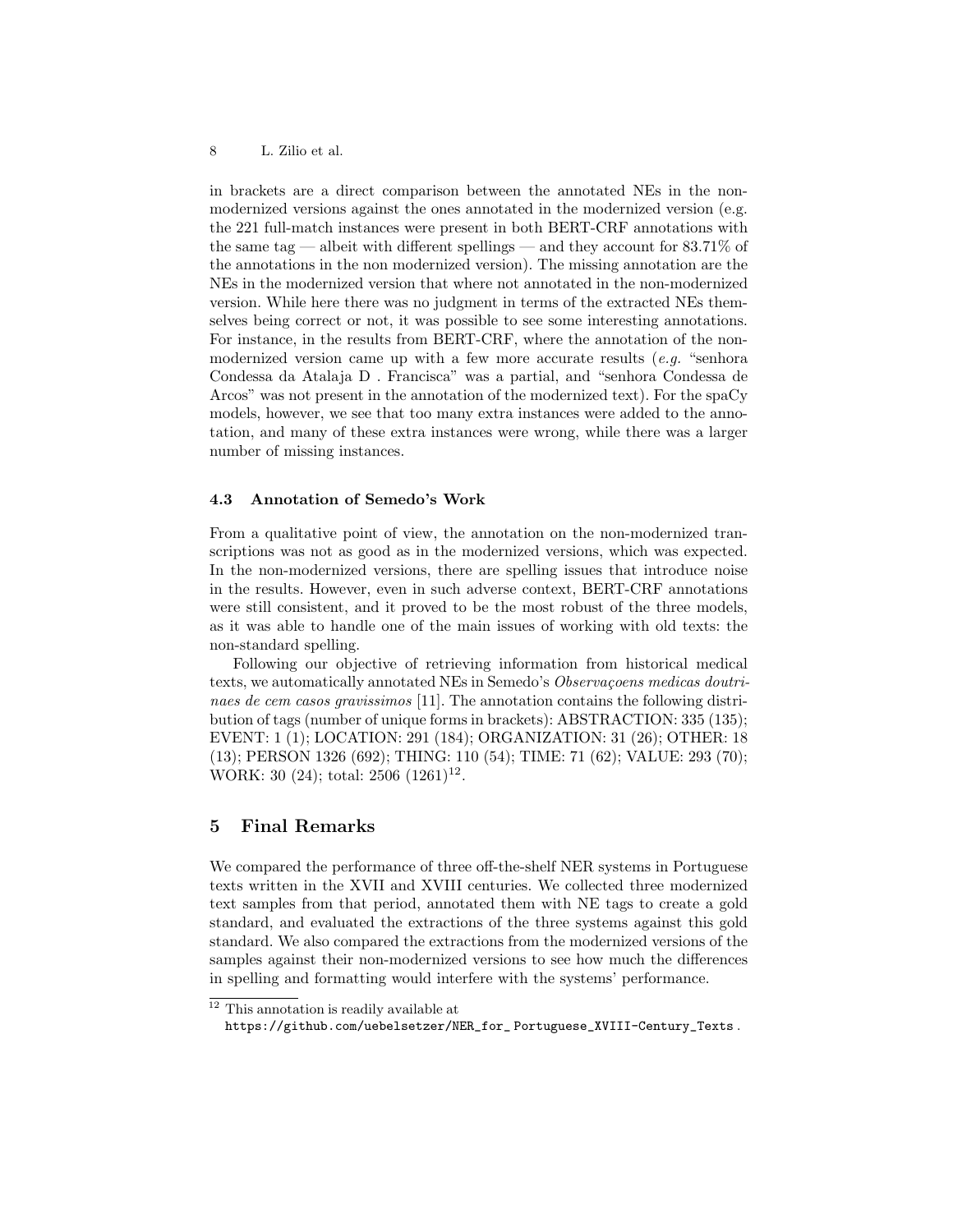After analyzing the results of both experiments, we concluded that BERT-CRF had better performance, even when considering the original spelling of the historical texts. Both spaCy models had issues in recognizing NEs, changing the tag of many entities and adding wrong NEs, especially in the non-modernized versions of the texts. Considering these results, we used BERT-CRF to annotate a large sample of non-modernized texts extracted from Semedo's work Observaçõens medicas doutrinaes de cem casos gravissimos.

In future research, we intend to annotate this corpus with other types of entities that are relevant for understanding the medical practices of the XVII-XVIII century. Our plan is to then train a system to identify these entities and extract more information from similar texts from that period.

# Acknowledgments

The authors would like to thank the following institutions for providing funding for this research: Expanding Excellence in England (E3) Fund, promoted by Research England; CNPq and FAPERGS - Brazil (FAPERGS - CAPES - 06/2018 internacionalização - proc. 19/2551-0000718-3; CNPq 06/2019 - Productivity in research – proc. 308926/2019-6); and the Portuguese Foundation for Science and Technology (FCT), projects CEECIND/01997/2017 and UIDB/00057/2020.

# References

- 1. Aguilar, S.T., Stutzmann, D.: Named entity recognition for french medieval charters. In: Workshop on Natural Language Processing for Digital Humanities (2021)
- 2. Golub, K., Liu, Y.H.: Information and knowledge organisation in digital humanities: Global perspectives (2022)
- 3. Higuchi, S., Freitas, C., Cuconato, B., Rademaker, A.: Text mining for history: first steps on building a large dataset. In: Proceedings of the Eleventh International Conference on Language Resources and Evaluation (LREC 2018) (2018)
- 4. Hubková, H., Kral, P., Pettersson, E.: Czech historical named entity corpus v 1.0. In: Proceedings of the 12th Language Resources and Evaluation Conference. pp. 4458–4465. European Language Resources Association, Marseille, France (May 2020), https://www.aclweb.org/anthology/2020.lrec-1.549
- 5. Lisboa, J.L., dos Reis Miranda, T.C., Olival, F.: Gazetas Manuscritas da Biblioteca Pública de Évora. Vol. 1 (1729-1731). Publicações do Cidehus (2018)
- 6. Nothman, J., Ringland, N., Radford, W., Murphy, T., Curran, J.R.: Learning multilingual named entity recognition from wikipedia. Artificial Intelligence 194, 151– 175 (2013)
- 7. Quaresma, P., Finatto, M.J.B.: Information extraction from historical texts: a case study. In: DHandNLP@ PROPOR. pp. 49–56 (2020)
- 8. Santos, D., Seco, N., Cardoso, N., Vilela, R.: Harem: An advanced ner evaluation contest for portuguese. In: quot; In Nicoletta Calzolari; Khalid Choukri; Aldo Gangemi; Bente Maegaard; Joseph Mariani; Jan Odjik; Daniel Tapias (ed) Proceedings of the 5 th International Conference on Language Resources and Evaluation (LREC'2006)(Genoa Italy 22-28 May 2006) (2006)